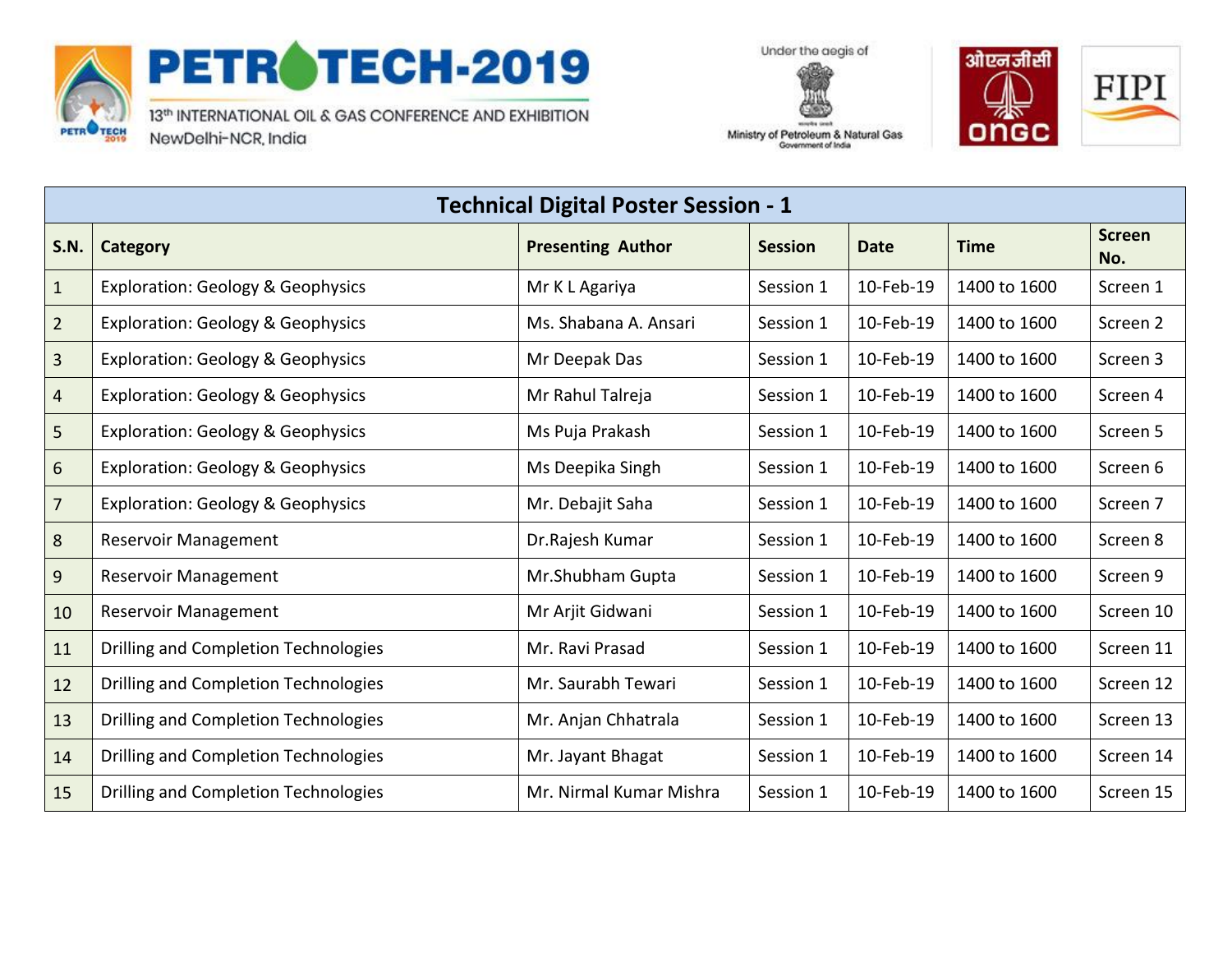

## PETROTECH-2019

13th INTERNATIONAL OIL & GAS CONFERENCE AND EXHIBITION NewDelhi-NCR, India

Under the aegis of Ministry of Petroleum & Natural Gas

Government of India



| 16 | Deep Water / Ultra Deepwater Technologies                                   | Mr. Ram Krishna Haldar | Session 1 | 10-Feb-19 | 1400 to 1600 | Screen 16 |
|----|-----------------------------------------------------------------------------|------------------------|-----------|-----------|--------------|-----------|
| 17 | Deep Water / Ultra Deepwater Technologies                                   | Mr. Alankar Srivastava | Session 1 | 10-Feb-19 | 1400 to 1600 | Screen 17 |
| 18 | Deep Water / Ultra Deepwater Technologies                                   | Ms.Aarushi Gupta       | Session 1 | 10-Feb-19 | 1400 to 1600 | Screen 18 |
| 19 | Deep Water / Ultra Deepwater Technologies                                   | Mr Divyesh Surve       | Session 1 | 10-Feb-19 | 1400 to 1600 | Screen 19 |
| 20 | <b>Upstream Production &amp; Development</b>                                | Mr Ajay Kumar          | Session 1 | 10-Feb-19 | 1400 to 1600 | Screen 20 |
| 21 | <b>Upstream Production &amp; Development</b>                                | Mr Prithvi Raj         | Session 1 | 10-Feb-19 | 1400 to 1600 | Screen 21 |
| 22 | <b>Upstream Production &amp; Development</b>                                | Mr. P. Rajagopal       | Session 1 | 10-Feb-19 | 1400 to 1600 | Screen 22 |
| 23 | <b>Upstream Production &amp; Development</b>                                | Mr. Asis Kumar Pal     | Session 1 | 10-Feb-19 | 1400 to 1600 | Screen 23 |
| 24 | <b>Upstream Production &amp; Development</b>                                | Ms Barasha Deka        | Session 1 | 10-Feb-19 | 1400 to 1600 | Screen 24 |
| 25 | Natural Gas Development & Growth                                            | Mr. Deepak Mehta       | Session 1 | 10-Feb-19 | 1400 to 1600 | Screen 25 |
| 26 | Natural Gas Development & Growth                                            | Ms G Sharmila          | Session 1 | 10-Feb-19 | 1400 to 1600 | Screen 26 |
| 27 | Natural Gas Development & Growth                                            | Mr. Bibhulal Sinha     | Session 1 | 10-Feb-19 | 1400 to 1600 | Screen 27 |
| 28 | Digital Transformation: The next frontier in<br><b>Hydrocarbon Industry</b> | Mr. Nitesh Kumar Jain  | Session 1 | 10-Feb-19 | 1400 to 1600 | Screen 28 |
| 29 | Digital Transformation: The next frontier in<br><b>Hydrocarbon Industry</b> | Dr. Abhijeet Tikkha    | Session 1 | 10-Feb-19 | 1400 to 1600 | Screen 29 |
| 30 | Digital Transformation: The next frontier in<br>Hydrocarbon Industry        | Mr.Aadhil Ahamed A     | Session 1 | 10-Feb-19 | 1400 to 1600 | Screen 30 |
| 31 | Digital Transformation: The next frontier in<br>Hydrocarbon Industry        | Mr Gauray Dixit        | Session 1 | 10-Feb-19 | 1400 to 1600 | Screen 31 |